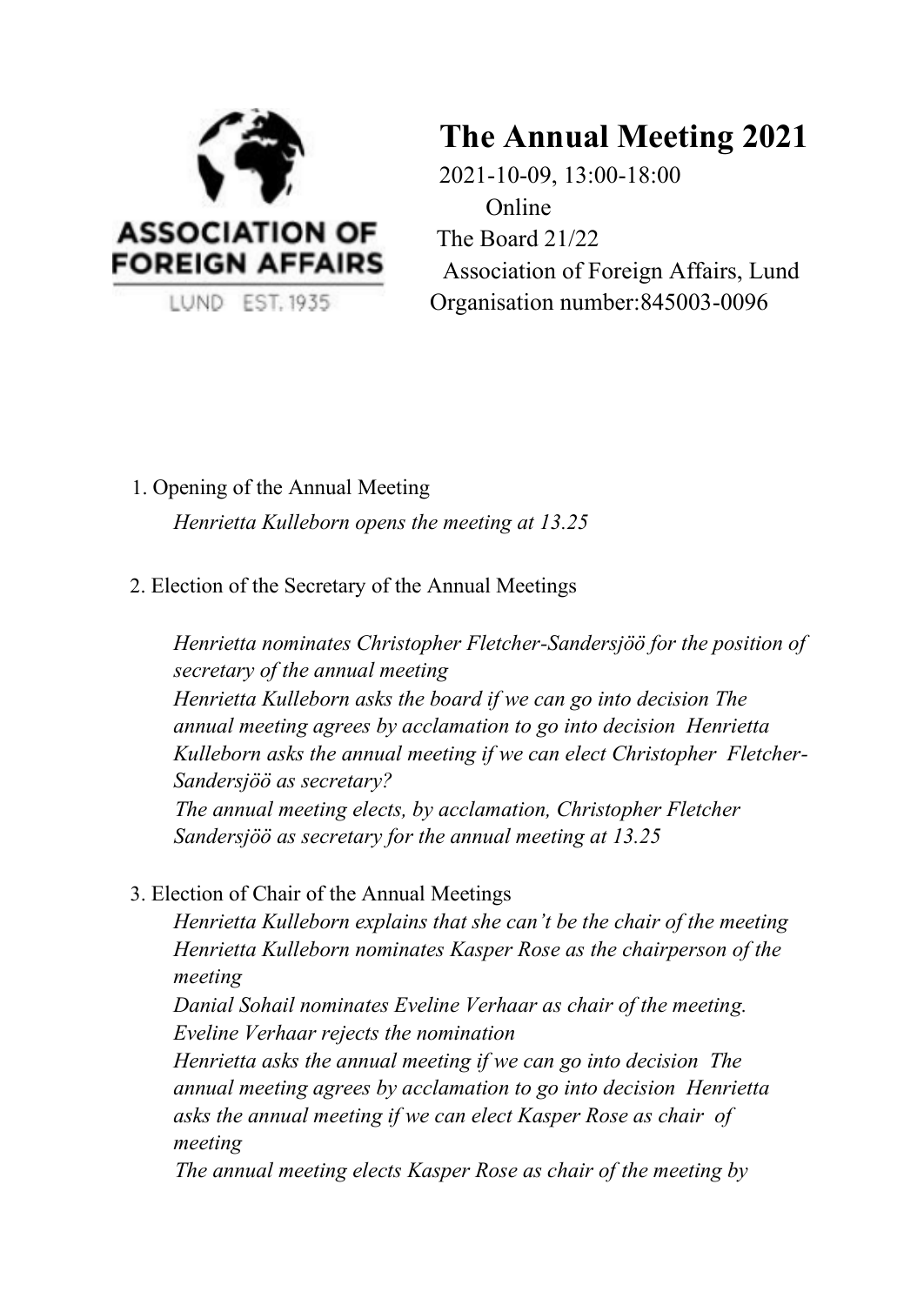*acclamation at 13.26* 

4. Election of two Attesters and Vote-counters

*Henrietta Kulleborn nominates herself as attestor and vote*counter Ismar Didić nominates himself as attestor and vote*counter Kasper Rose asks the meeting if we can go into decision The annual election agrees by acclamation to go into decision Kasper Rose asks if the annual meeting can elect Henrietta Kulleborn and <u>Ismar Didić as vote-counters and attestors</u> The annual meeting agrees by acclamation to elect henrietta Kulleborn and Ismar Didić as vote counters and attestors* 

## 5. Approval of the Electoral Roll

*Kasper Rose asks if we can go into a decision? The annual election agrees by acclamation to go into decision Kasper asks if we can set the electoral roll at 27 The annual meeting agrees by acclamation to set the electoral roll at 27* 

## 6. Approval of the Agenda

*Clara Karlsson proposes to move point 17.1 "Election of Auditor" and make it the new point 8, and adjust the agenda accordingly Kasper Rose asks the annual meeting if they can accept Clara Karlsson's proposal The annual meeting approves, by acclamation, to accept Clara Karlsson's proposal Kasper Rose asks the annual meeting if we can approve the new agenda? The annual meeting agrees by acclamation to approve the new agenda* 

7. Consideration of Whether the Summons to the Annual Meeting was Carried Out in Accordance with the Statutes

*Kasper Rose invites Henrietta Kulleborn to the speaker's table Henrietta Kulleborn talks about the procedure. Kasper Rose asks the annual meeting if we can go into decision The annual meeting agrees by acclamation to go into decision Kasper Rose asks the annual meeting if the summons was carried out accordance with the statutes*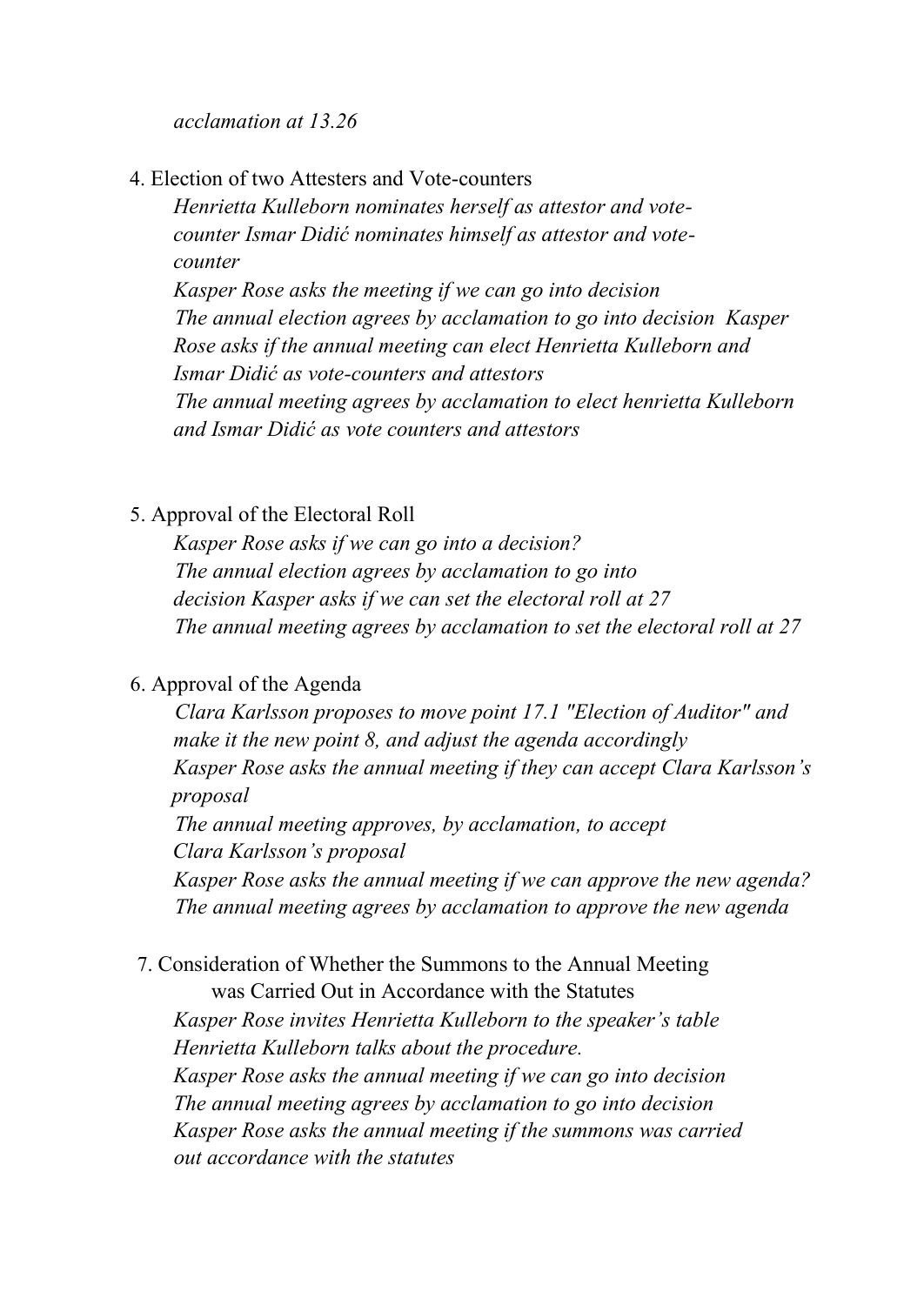*The annual meeting agrees by acclamation that the summons to the annual meeting was carried out in accordance with the statutes*

#### 8. Election of Auditor

*Kasper Rose talks about the election procedure Kasper Rose gives the word to Clara Karlsson Clara Karlsson presents herself Kasper Rose opens for questions Clara Karlsson answers questions Kasper Rose sends Clara to a breakout room and opens the floor for discussions. Karolina Boyoli abstains from voting Kasper Rose asks the annual meeting is ready to go into decision The board agrees by acclamation to go into decision Kasper Rose asks the annual meeting if we can elect Clara as the position of auditor The meeting elects Clara Karlsson as auditor for UPF Lund* 

#### 9. Other issues

9.1. Statement regarding the Boards action in copyright infringement case against the association

*Chunchu Song enters the meeting at 13.56 Clara Karlsson leaves the meeting at 13.57* 

*Henrietta Kulleborn gives the annual meeting background around this issue and opens the annual meeting for questions. No questions* 

10. Annual Report for the Working Year of 20/21 *Kasper Rose invites Hedda Carlsson to the speaker's table Hedda Carlsson gives a summary of the Annual report*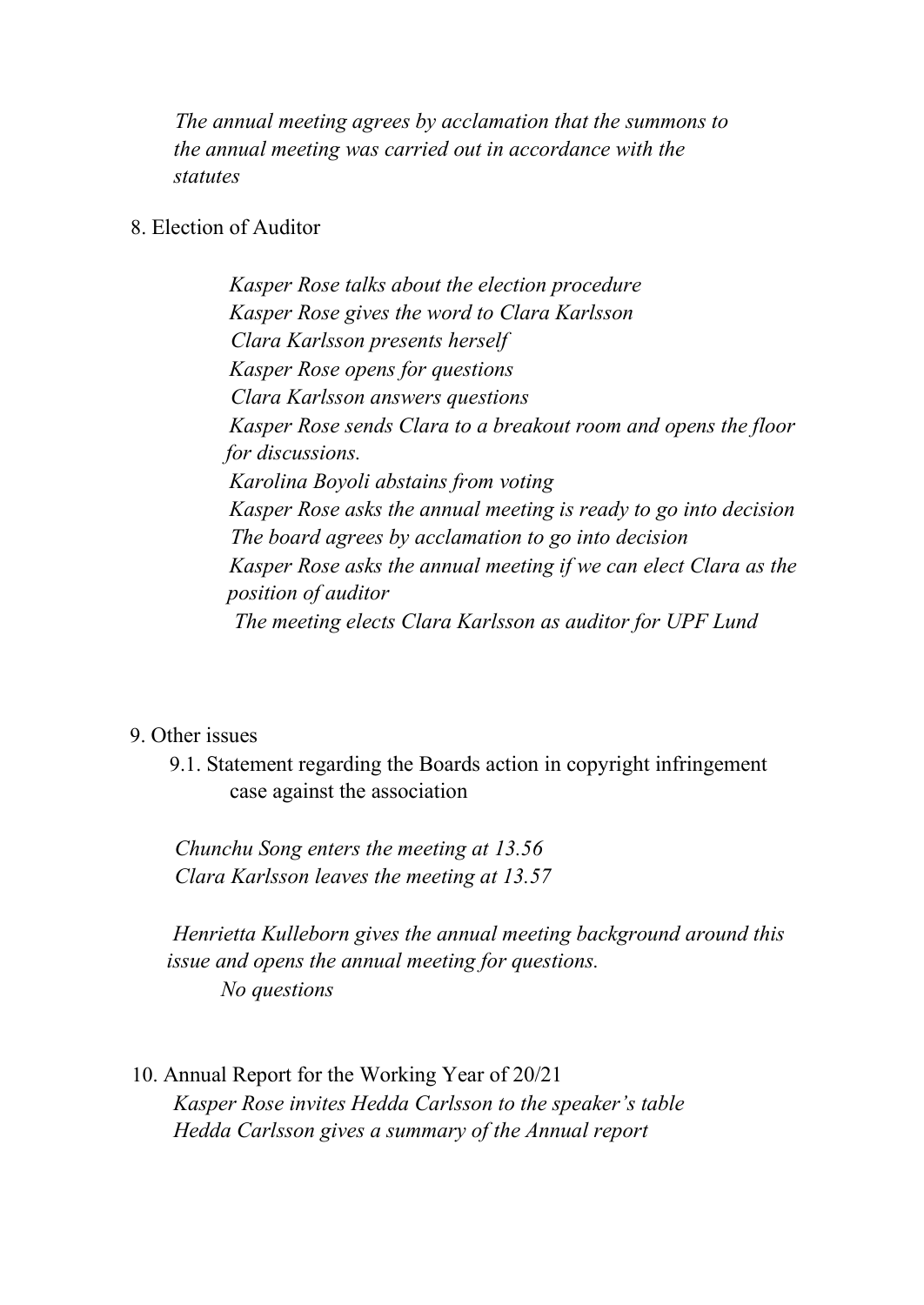*Topics: Pandemic and its effects and how UPF Lund reacted. Transparency, sustainability, stress prevention Economy ± Surplus Kasper Rose opens the floor for questions Hedda Carlsson leaves the meeting at 14.09* 

*We are currently 26 attending. Kasper Rose asks the annual meeting if we can go into decision about updating the electoral roll The annual meeting agrees by acclamation to go into decision Kasper Rose asks the annual meeting if we can update the electoral roll to 26 The annual meeting agrees by acclamation to update electoral roll to 26* 

## 11. Audit Report for the Working Year of 20/21

*Kasper Rose invites Jonathan Klefbom to the speaker's table. Jonathan explains how he has worked and presents the audit report.* 

## **Topics:**

Jonathan gives positive feedback towards UPF Lund Pandemic and its effects  $E_{\text{conomy}} - \text{surplus}$ Jonthan mentions that UPF Lund have focused too much on how we ran our organization. One dilemma: Copyright infringement

*Jonahtan Klefbom proposes to discharge the board 20/21 of responsibility.* 

*Miljaemilia Wala says that the members of the previous board who attends the annual meeting must leave the meeting during the discussion The members of the previous board have left the meeting Kasper Rose opens for discussion* 

*Bahadir Sirin wonders who will be responsible if we discharge the board 20/21* 

*Karolina Boyoli says that we are discharging the responsibility they had during their year and the responsibility is not something that is transferred.* 

12. Discharge of Responsibility for the Board 20/21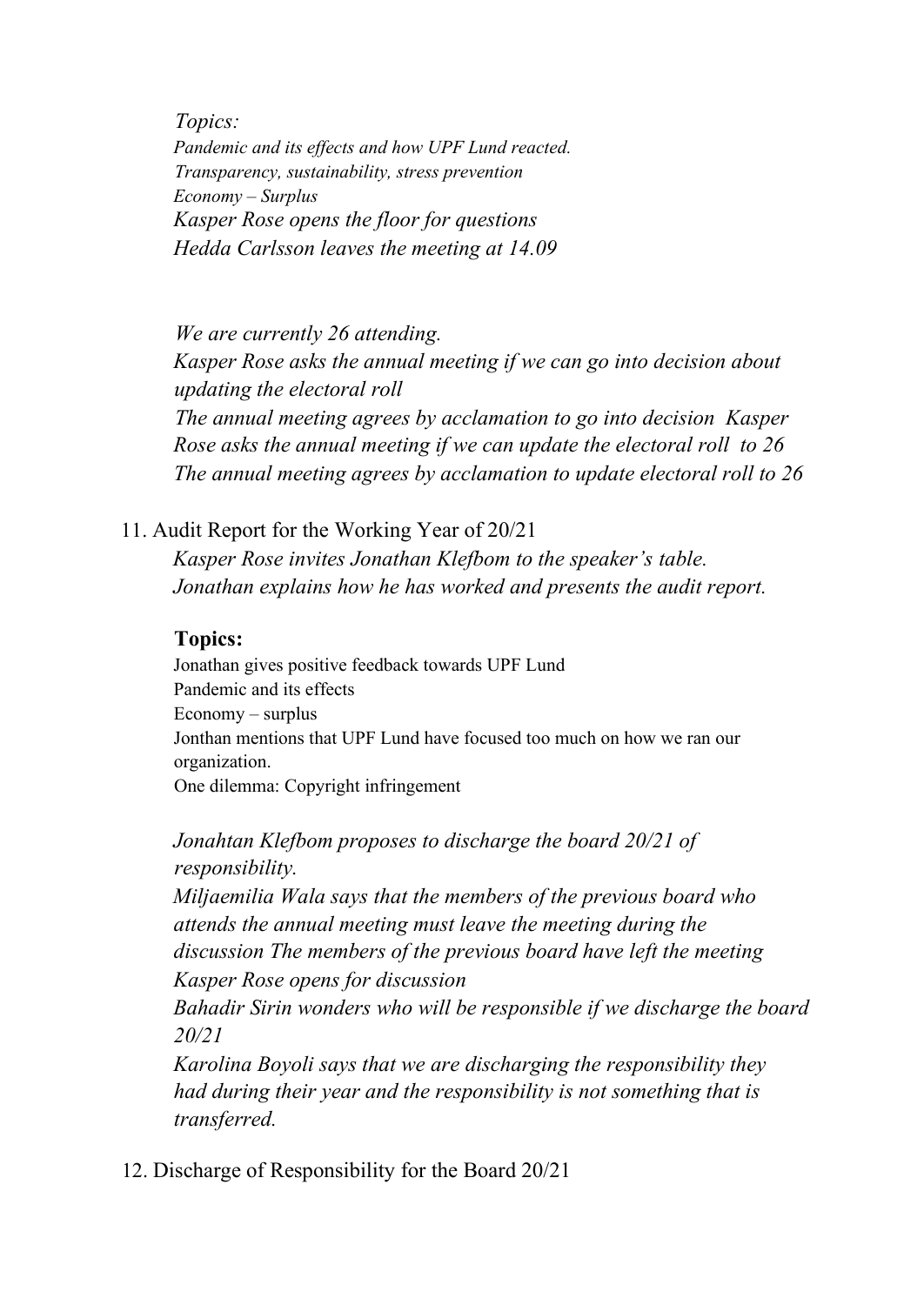*Kasper Rose asks the meeting if we can go into decision The annual meeting agrees by acclamation to go into decision Kasper Rose asks the annual meeting if we can discharge the board 20/21 of responsibility The annual meeting agrees by acclamation to discharge the board of 20/21 of responsibility* 

#### 13. Setting the Membership Fee for the Upcoming OperationalYear

Jonathan Klefbom leaves the meeting 14.22 Sofia Gierow leaves the meeting at 14.22 Kasper Rose asks the annual meeting if we can update the electoral roll 24 The annual meeting agrees to update the electoral roll to 24

*Kasper Rose invites Karolina Boyoli to the speaker's table Karolina Boyoli gives background to the proposal for setting the membership fee at 100 Sek Kasper Rose opens the floor for discussion Jan Trudung asks if there was a positive reaction in terms of membership increase of having it setting the membership fee at 0 Sek Karolina Boyoli says that it was only a minor increase.* 

*Kasper Rose asks the annual meeting if we can go into decision The annual meeting agrees by acclamation to go into decision Kasper Rose asks the annual meeting if we can approve of setting the membership fee at 100 sek for the operational year 21/22 The annual meeting approves by acclamation to set the membership fee at 100 Sek for the operational year 21/22* 

#### 14. Setting the Operational Budget for the Working Year of 21/22

*Kasper invites Emma Baker to the speaker's table. Emma Baker talks about the budget of the operational year 21/22 and the changes compared to last year's budget. Emma Baker points out new budget posts. Emma Baker invites the annual meeting to ask questions Kasper Rose opens the floor for question Francisco wants to comment about the budget not allocating any money*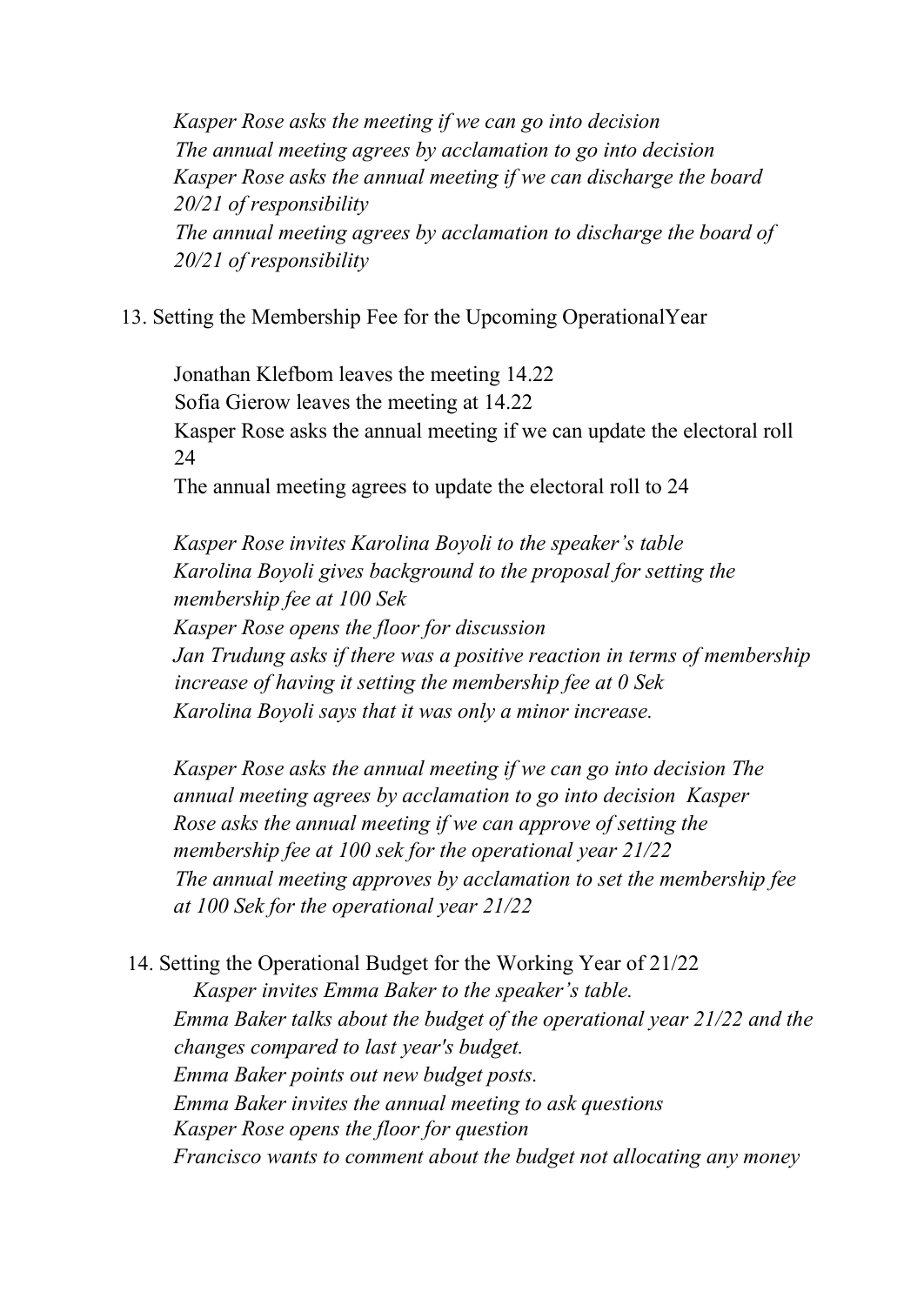*to the debate coordinator and wonders if the debate coordinator will have an independent budget.* 

*Emma Baker explains that the debate operation doesn't have a committee head so it's hard to know how much needs to be allocated. Emma Baker says that the fika budget is for everyone.* 

*Henrietta Kulleborn says that the work for debate coordinator won't be its own committee and that we can decide to have this as the project of the year which will result in new money. We can also book Café Athen which means there are possibilities for covering the costs* 

*Henrietta Kulleborn also points out that this position didn't exist when the budget was created.* 

*Isabelle Silva wonders about the climate compensation that is set at 0 Sek.* 

*Emma Baker says that the plan is for applying the climate compensation all over the board for example Travel. Emma Baker says that it is incorporated throughout the organization.* 

*Jan Trudung wonders why the numbers are so well-rounded. Emma Baker says that the costs/revenue that we know are set is seen as not well-rounded while the rest is estimates. It may look confusing having very specific figures in estimates.* 

*Kasper Rose asks the annual meeting if we can go into a decision. The annual meeting agrees by acclamation to go into decision Kasper Rose asks the annual meeting to approve the operational budget for the working year 21/22* 

*The annual meeting approves, by acclamation, the operational budget for the working year 21/22* 

15. Setting the Operational Plan for the Working Year of 21/22 *Kasper Rose invites Miljaemilia Wala to the speaker's table Miljaemilia Wala explains the process and how the operational plan has been set up.* 

*Miljaemilia Wala talks about how the board approved the proposition of the operational year.* 

*Kasper Rose opens the floor for discussion.* 

*Kasper Rose asks the annual meeting if we can go into decision The annual meeting approves by acclamation to go into decision Kasper Rose asks the annual meeting if we can approve of setting the*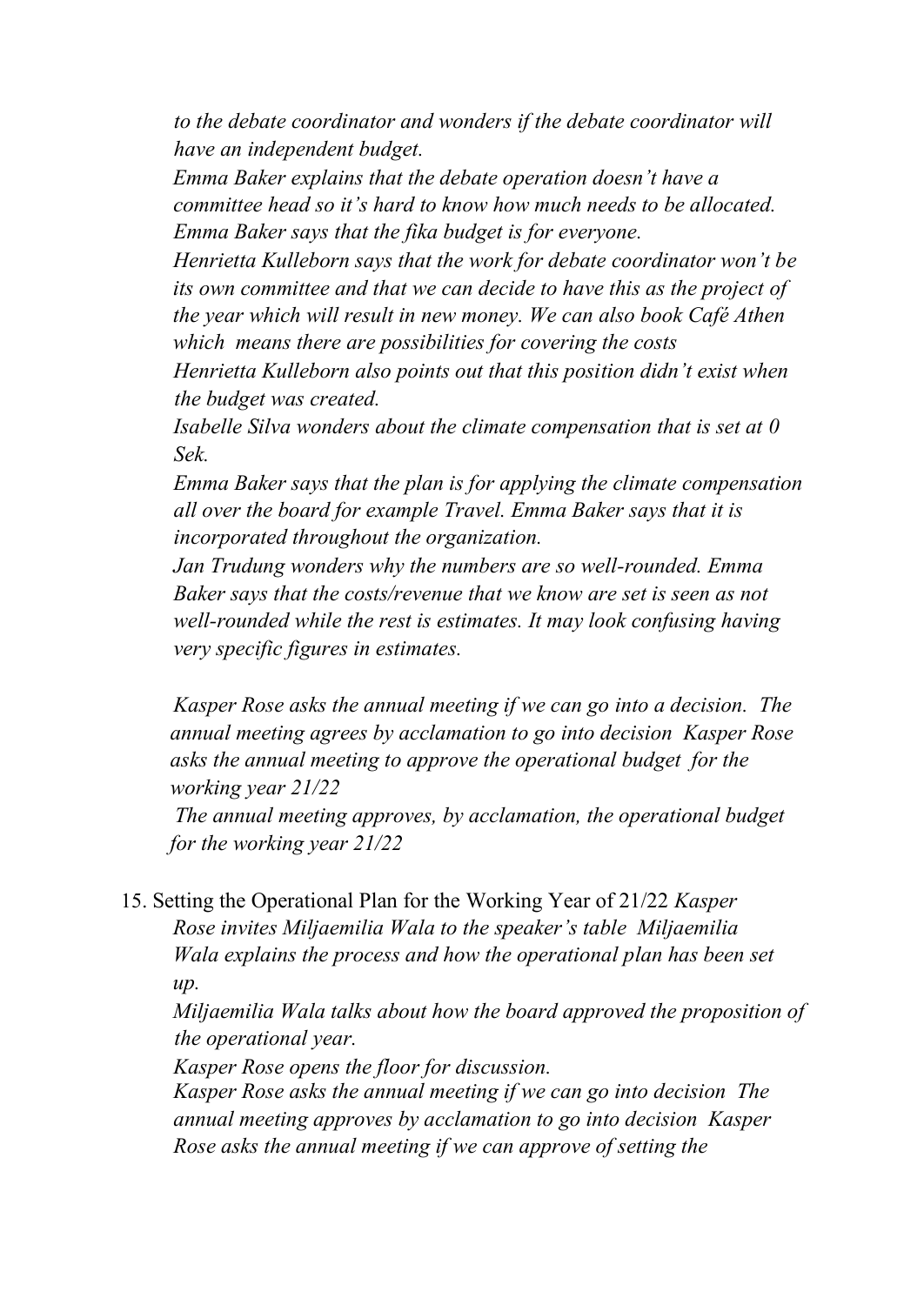*operational plan for the working year 21/22 The annual meeting approves by acclamation of setting the operational plan for the working year 21/22.* 

*Henrietta Kulleborn proposes a break. Kasper Rose asks the annual meeting if we can go into a 10-minute break Annual meeting agrees by acclamation to have a 10-minute break. Kasper Rose adjourns the meeting at 14.47 Kasper Rose opens the meeting at 15.00* 

*Kasper asks the annual meeting to update the electoral roll at 25 The annual meeting agrees by acclamation to update the electoral roll to 25*.

#### 16. Election of Board Member

#### 16.1. Election of Treasurer

*Kasper Rose opens the breakout rooms and sends the applicants for this position there. Kasper Rose invites Hanna Abdelghaffar to the speaker's table* 

*Hanna Abdelghaffar gives a presentation about her background and why she applied to the position of treasurer as well as answering questions.* 

*Kasper sends Hanna Abdelghaffar to the breakout room and invites Isabella Silva to the speaker's table.* 

*Isabelle Silva gives a presentation about her background and why she applied for the position of auditor as well as answering questions.* 

*Jan Trudrung gives a presentation about his background and why he applied for the position and answers questions. Kasper Rose sends Jan Trudrung to the breakout room* 

*Danial Sohail gives a presentation about her background and why he applied to the position and answers questions*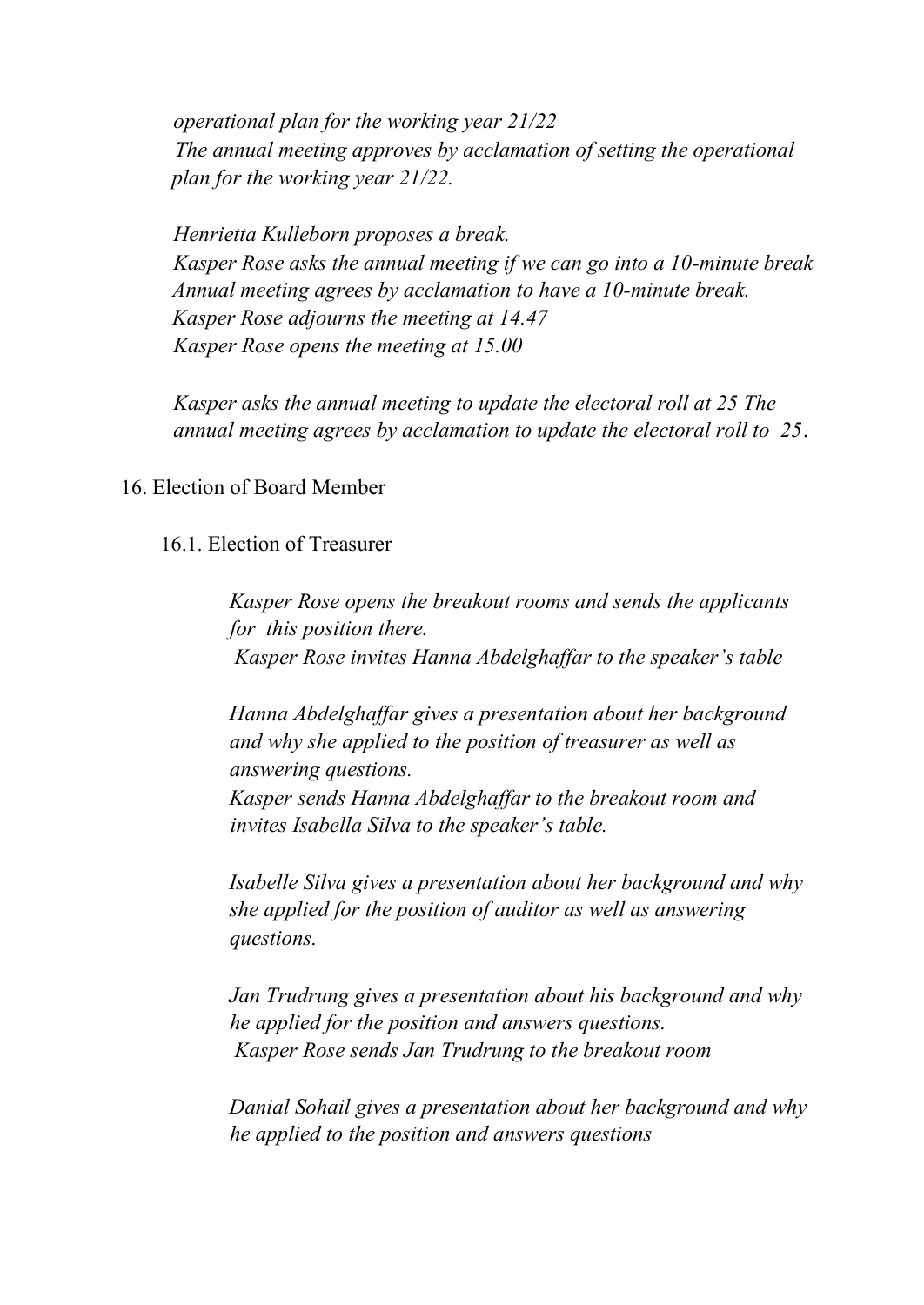*Ea Dumancic applied for the position of treasurer but did not attend the meeting because of a medical emergency.* 

*Kasper Rose opens for discussions The annual meeting discusses the candidates Kasper Rose asks the annual meeting if we can go into election. The annual meeting agrees by acclamation to go into decision The annual meeting agrees to elect Jan Trudrung as the position of treasurer at 15.35.* 

## 17. Election of Trustee Positions

17.1. 1 Election of Member of Nominating Committee

*Kasper Rose invites Gabriella Gut to the speaker's table Henrietta Kulleborn says that Gabriella Gut cannot be present at the annual meeting and has sent in a video where she presents herself.* 

*Henrietta Kulleborn shows the video.* 

*Henrietta Kulleborn also mentions that former board members cannot form a majority within the nominating committee, and we elected a former board member during the spring election. If we elect the current candidate a majority will form, as the nominating committee needs at least 3 people to properly work which will result in us breaking the statues.* 

*Francisco Cobos asks the annual meeting, what will happen if we decide to go through with the current candidate? Henrietta Kulleborn says that the annual meeting is above the statues but they have to be informed about what their decision actually means.* 

*Kasper Rose asks if we can go into a decision? The annual meeting agrees by acclamation to go into decision Kasper Rose asks the annual meeting if we can elect Gabriella Gut as an ordinary member of the nomination committee.*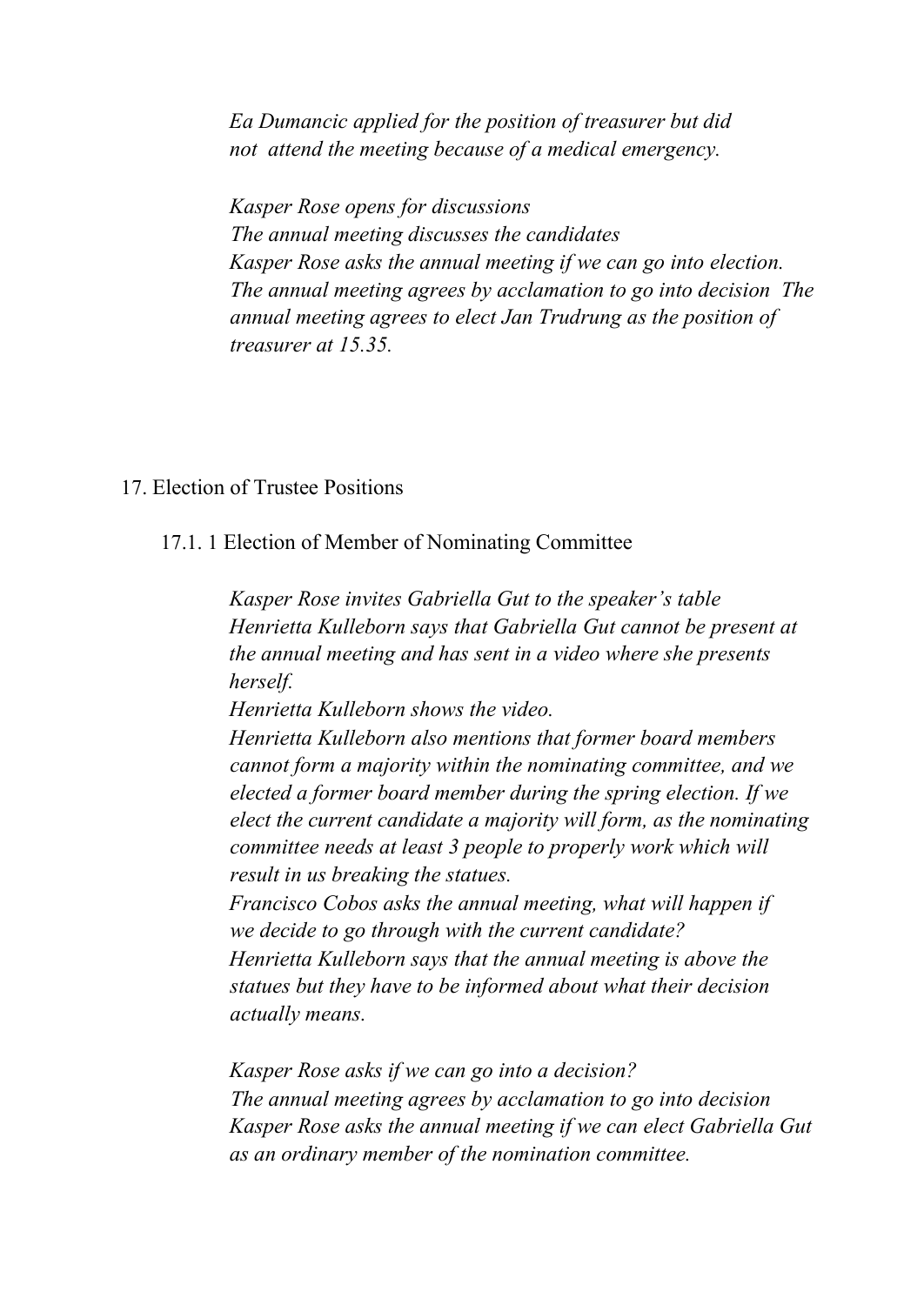*The annual meeting agrees by acclamation to elect Gabriella Gut as ordinary member of the nomination committee at 16.17.* 

## *17.2* Election of Alternative Member of Nominating Committee

*Kasper Rose announces that no nominations have occurred and opens the floor for free nominations.* 

*No nominations during the meeting have come in.* 

*Francisco Cobos proposes to make changes in the agenda where the trustee positions that have candidates goes first to make it possible for those who do not get a position to apply for a vacant position.* 

*Kasper Rose asks the annual meeting if we can approve of this proposition and adjust the protocol accordingly? The annual meeting agrees by acclamation to approve of the proposition and adjust the protocol accordingly.* 

## *17.3* Election of Debate Coordinators

*Kasper Rose invites Francisco Cobos to the speaker's table. Francisco Cobos gives a presentation about his background and why he applied as well as answers questions.* 

*Kasper Rose sends Francisco Cobos to a breakout room and Lano Mahmood to the speaker's table. Lano Mahmood gives a presentation about why her background and why she applied for the position as well as answering questions.* 

*Kasper Rose sends Lano Mahmood to a breakout room and invites Vera Bibas to the speaker's table.* 

*Vera Bibas gives a presentation about her background and why she applied as well as answers questions.* 

*Kasper Rose sends Vera Bidas to a breakout room and opens for discussions about the candidates.*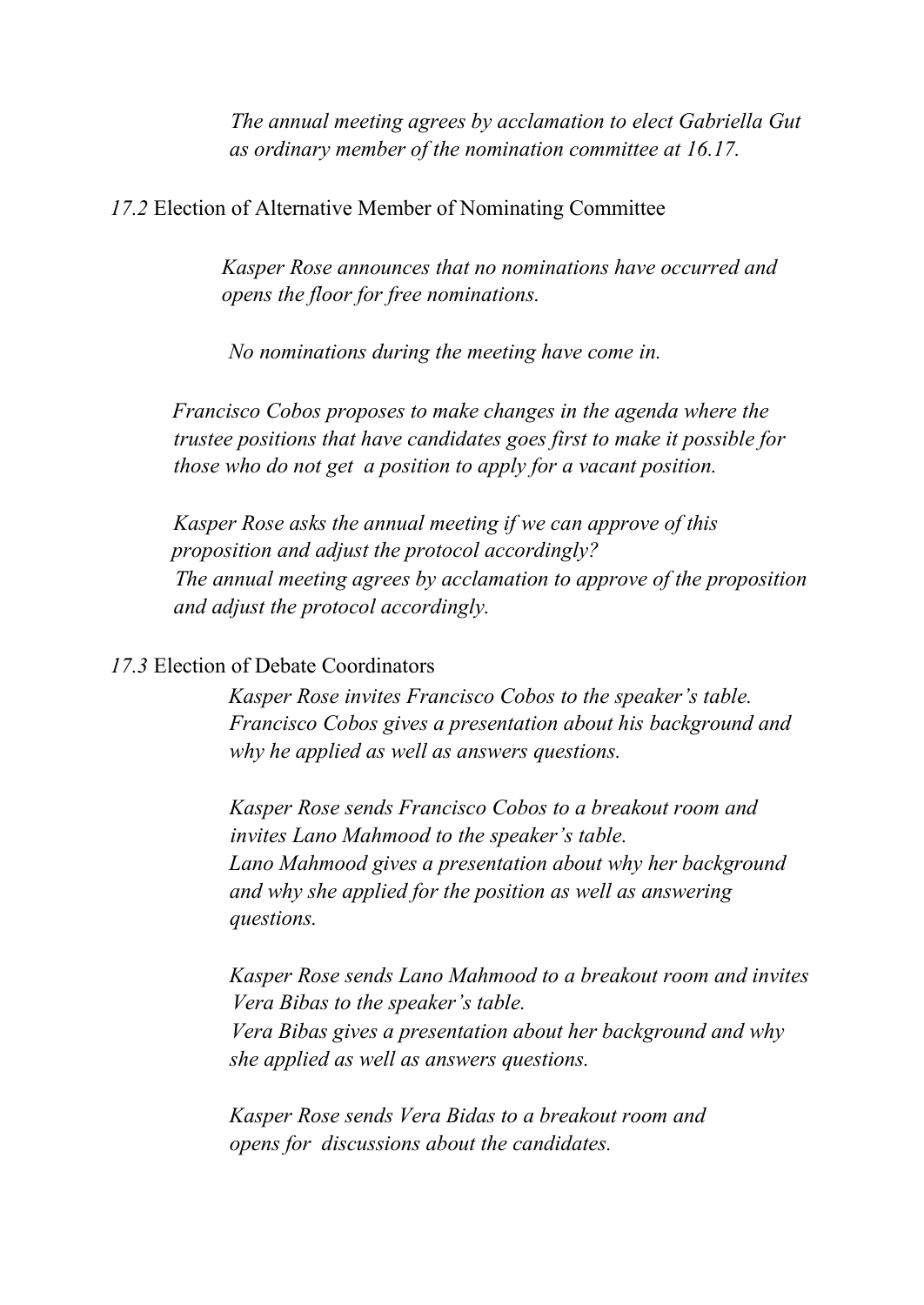*Discussions about the candidates ensues.* 

*Leonie Frasse withdrew her application*

*Kasper Rose asks the annual meeting if we can go into decision? The annual meeting agrees by acclamation to go into decision Kasper Rose asks the annual meeting to elect two people to the position of debate coordinators. Francisco Cobos and Lano Mahmood are elected by the annual meeting as debate coordinators at 16.10* 

17.4. Election of Chairperson of Nominating Committee *Kasper Rose announces that no nominations have occurred and opens the floor for free nominations.* 

*No nominations during the meeting have come in.* 

*Henrietta Kulleborn says that since no chair of the election committee has been elected, she proposes to give the nomination committee the right to choose a chairperson on their own. The annual meeting agrees by acclamation to pass this proposition.* 

17.5. Election of Discrimination and Sexual Harassment Contact *Kasper Rose announces that no nominations has occurred and opens the floor for free nominations.* 

*No nominations during the meeting have come in.* 

- 18. Consideration of Motion
	- 18.1. Motion about Approving Suggested Amendment to the Statutes for the Second Time

Kasper Rose invites Henrietta Kulleborn to the speaker's *table. Henrietta Kulleborn goes through the motion and why it exists.*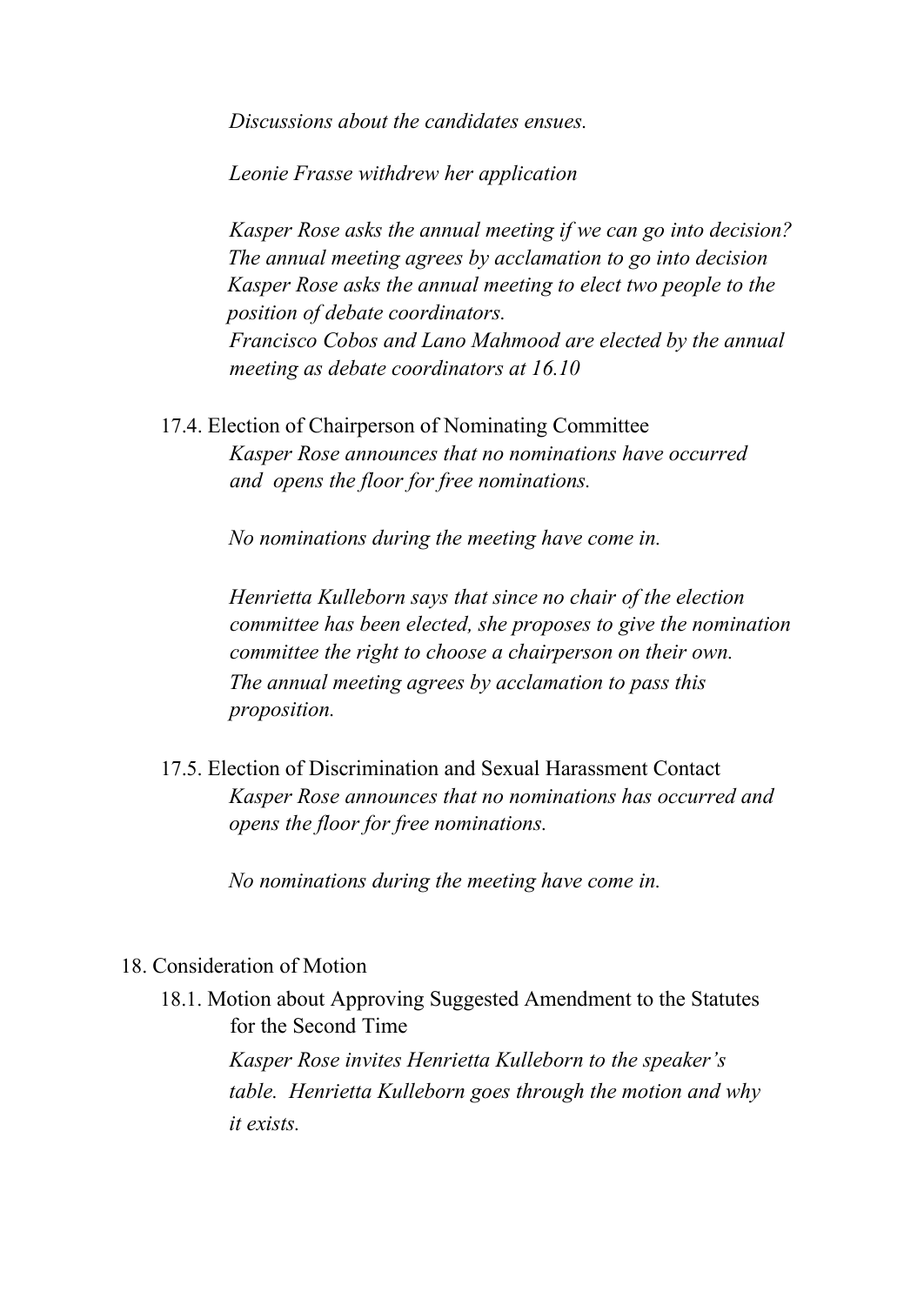*Kasper Rose asks the annual meeting if we can go into decision? The annual meeting agrees by acclamation to go into decision. Kasper Rose asks the annual meeting if we can approve the motion? The annual meeting agrees by acclamation to approve the annual meeting.* 

18.2. Motion about Expanding Number of Magazine Committee Trustees

*Kasper Rose invites the heads of magazines to the speaker's table. The heads of magazines go through the motion and give background as to why the motion is needed.* 

*Kasper Rose asks if we can go into a decision about approving the motion? The annual election agrees by acclamation to go into decision. Kasper Rose asks if we can approve the motion? The annual election by acclamation approves the motion.* 

18.3. Motion about Creating a New Trustee Position "Event" Facilitator" for the Career Committee 2021-2022

> *Kasper Rose invites Eveline Verhaar to the speaker's list. Eveline Verhaar goes through the motion and why it is needed.*

*Kasper Rose asks the annual meeting if we can go into decision? The annual meeting agrees by acclamation to go into decision. Kasper Rose asks the annual meeting if we can approve the motion? The annual election agrees by acclamation to approve the* 

18.4. Motion about Instituting the Debate Coordinator Position

*motion.* 

*Kasper Rose invites Henrietta Kulleborn to the speaker's list.*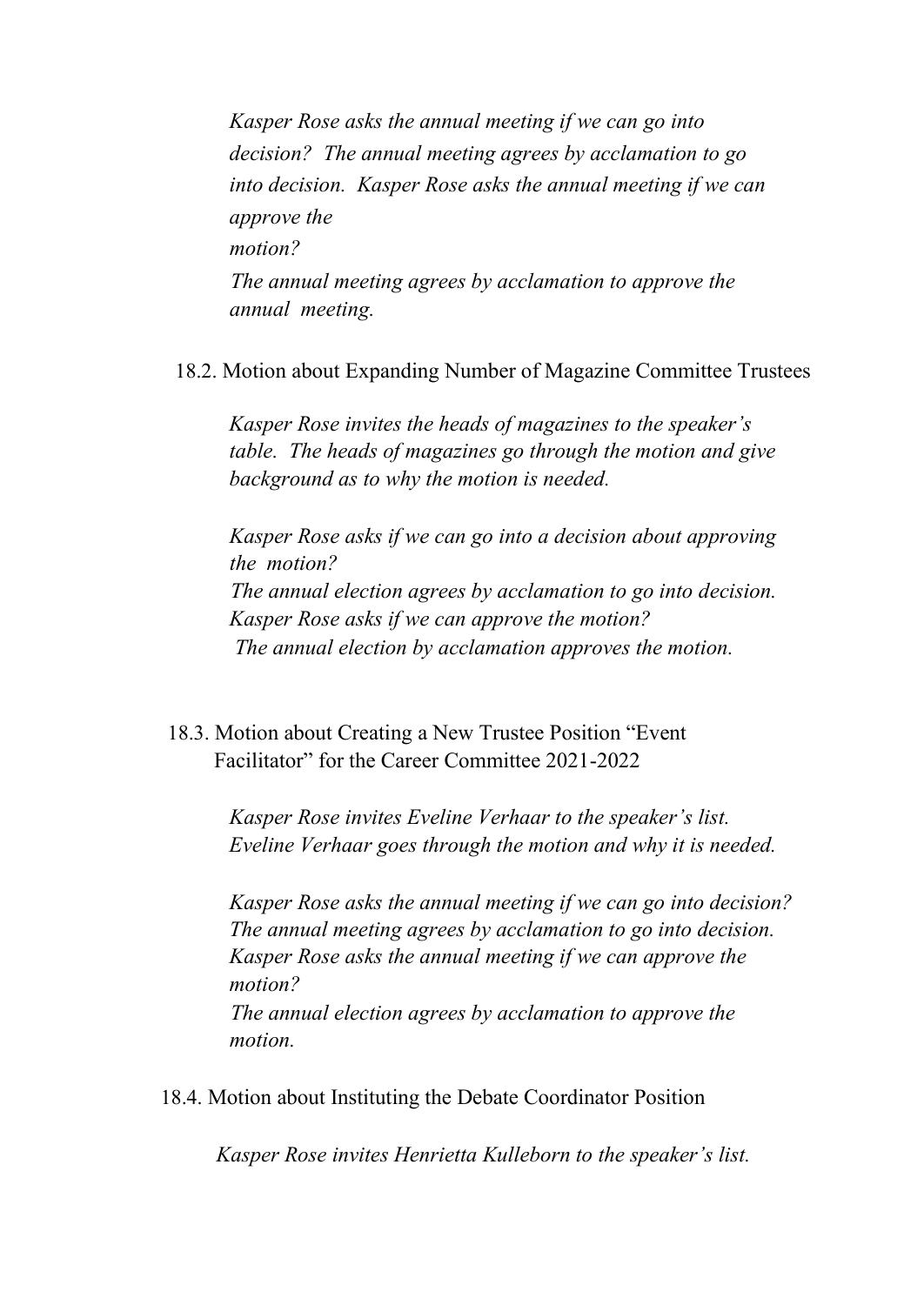*Henrietta Kulleborn goes through the motion and the background behind it.* 

*Kasper Rose asks the annual meeting if we can go into decision? The annual election agrees by acclamation to go into decision. Kasper Rose asks the annual meeting if we can approve the motion?* 

*The annual election agrees by acclamation to approve the motion.* 

19. Other Points

*No other points.* 

## 20. Meeting Adjourned

*Kasper Rose adjourn the annual meeting*